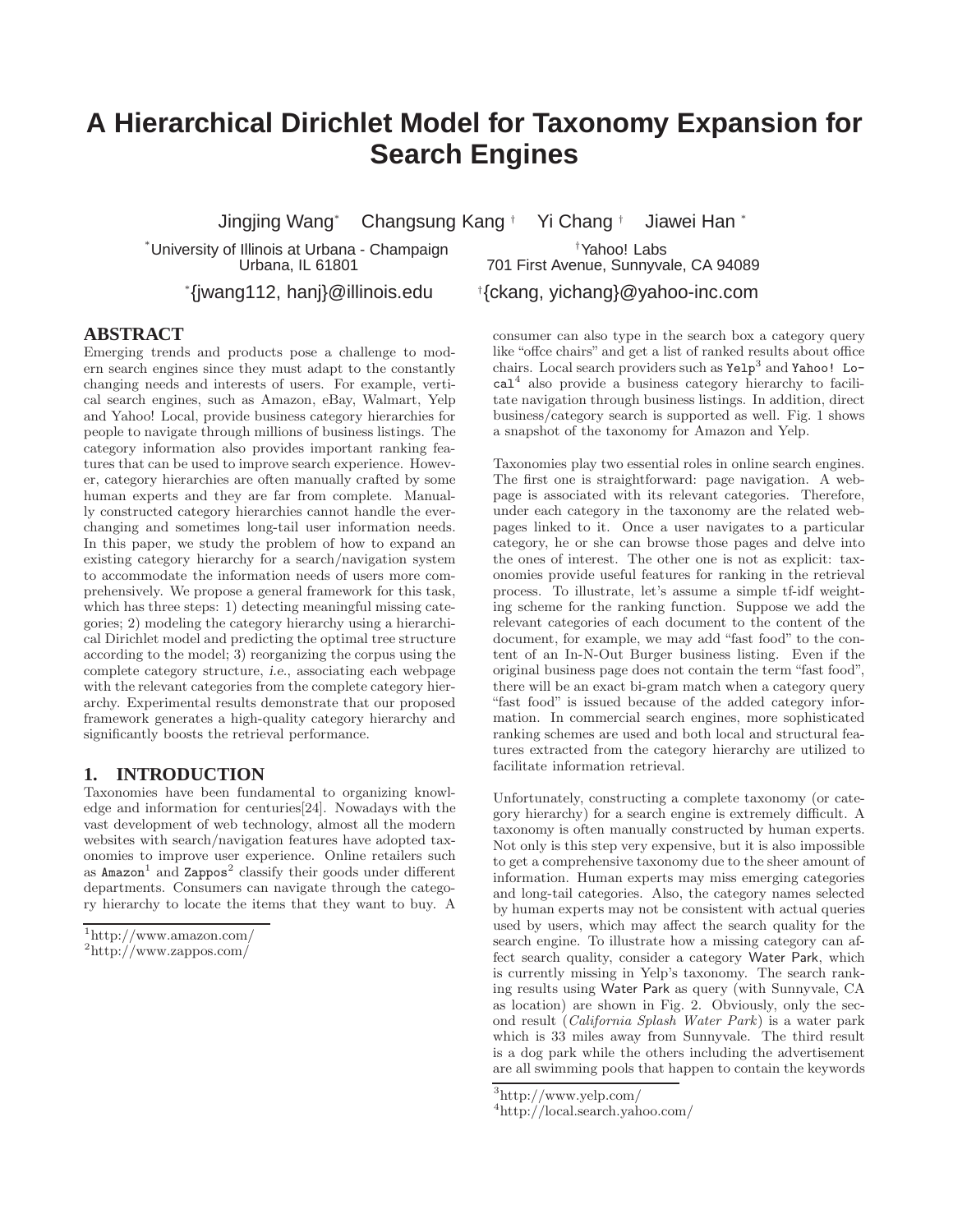| Shop by<br>$All =$<br><b>Search</b><br>Department -                                                                                                                                                                                                                                                                                                                                               |                                                                                                                                                                                                                                                                                              |                                                                                                                                                                                                                                                                         | <b>TI</b> Restaurants                                                                                                                                                                                                                                                                                                                                        | <b>Restaurants</b>                                                                                                                                                                                                       |                                                                                                                                                                                 | See More                                                                                                                                                               |                                                                  |
|---------------------------------------------------------------------------------------------------------------------------------------------------------------------------------------------------------------------------------------------------------------------------------------------------------------------------------------------------------------------------------------------------|----------------------------------------------------------------------------------------------------------------------------------------------------------------------------------------------------------------------------------------------------------------------------------------------|-------------------------------------------------------------------------------------------------------------------------------------------------------------------------------------------------------------------------------------------------------------------------|--------------------------------------------------------------------------------------------------------------------------------------------------------------------------------------------------------------------------------------------------------------------------------------------------------------------------------------------------------------|--------------------------------------------------------------------------------------------------------------------------------------------------------------------------------------------------------------------------|---------------------------------------------------------------------------------------------------------------------------------------------------------------------------------|------------------------------------------------------------------------------------------------------------------------------------------------------------------------|------------------------------------------------------------------|
| <b>Unlimited Instant Videos</b>                                                                                                                                                                                                                                                                                                                                                                   | Electronics                                                                                                                                                                                                                                                                                  | <b>Computers</b>                                                                                                                                                                                                                                                        | <b>A</b> Food<br>7.474 reviewed                                                                                                                                                                                                                                                                                                                              | <b>Gary Danko</b><br><b>DEEE</b> 3485 reviews                                                                                                                                                                            |                                                                                                                                                                                 |                                                                                                                                                                        |                                                                  |
| MP3s & Cloud Player<br>20 million songs, play anywhere<br><b>Amazon Cloud Drive</b><br>5 GB of free storage<br>Kindle<br><b>Appstore for Android</b><br>Get FIFA 14 by EA SPORTS<br>Digital Games & Software<br><b>Audible Audiobooks</b><br><b>Books</b><br>Movies, Music & Games<br><b>Electronics &amp; Computers</b><br>Home, Garden & Tools<br>Beauty, Health & Grocery<br>Toys, Kids & Baby | TV & Video<br>Home Audio & Theater<br>Camera, Photo & Video<br>Cell Phones & Accessories<br><b>Video Games</b><br><b>MP3 Players &amp; Accessories</b><br>Car Electronics & GPS<br>Appliances<br><b>Musical Instruments</b><br><b>Electronics Accessories</b><br><b>Trade In Electronics</b> | Laptops & Tablets<br><b>Desktops &amp; Monitors</b><br><b>Computer Accessories &amp; Peripherals</b><br>External drives, mice, networking & more<br><b>Computer Parts &amp; Components</b><br>Software<br><b>PC</b> Games<br>Printers & Ink<br>Office & School Supplies | - Nightlife<br>2.536 reviewed<br>Shopping<br>11.438 reviewed<br>$\sqrt{P}$ Bars<br>1,513 reviewed<br>uj American (New)<br>11 810 reviewed<br><b>Breakfast &amp; Brunch</b><br>459 reviewed<br>Coffee & Tea<br>824 reviewed<br>Beauty & Spas<br>6.168 reviewed<br><b>Health &amp; Medical</b><br>8.513 reviewed<br><b>The Mome Services</b><br>8,133 reviewed | <b>Categories</b><br>Afghan<br>æ.<br>African<br>American (New)<br>American (Traditional)<br>Arabian<br>75<br>Argentine<br>Armenian<br><b>Asian Fusion</b><br>Australian<br>Austrian<br>Bangladeshi<br>Barbegue<br>Raegue | <b>Burmese</b><br>Cafes<br>Cafeteria<br>Caiun/Creole<br>Cambodian<br>Cantonese<br>Caribbean<br>Catalan<br>Cheesesteaks<br>Chicken Wings<br>Chinese<br>Colombian<br>Comfort Food | Egyptian<br>Ethiopian<br>Fast Food<br>Filipino<br>Fish & Chips<br>Fondue<br>Food Court<br><b>Food Stands</b><br>French<br>Gastropubs<br>German<br>Gluten-Free<br>Greek | lbe<br>Ino<br>In (<br>lris<br>Ita<br>Ja<br>Ko<br>Ko<br><u>La</u> |
| Clothing, Shoes & Jewelry<br>Sports & Outdoors<br>Automotive & Industrial                                                                                                                                                                                                                                                                                                                         |                                                                                                                                                                                                                                                                                              |                                                                                                                                                                                                                                                                         | Automotive<br>3.076 reviewed<br>Local Services<br>4.927 reviewed                                                                                                                                                                                                                                                                                             | 5. Rosamunde Sausage Grill<br>E.IE<br>$\Box$ $\Box$ $\Box$ $\Box$ 1357 reviews<br>Unique selection of high quality sausages with                                                                                         |                                                                                                                                                                                 |                                                                                                                                                                        |                                                                  |
| <b>Full Store Directory</b>                                                                                                                                                                                                                                                                                                                                                                       |                                                                                                                                                                                                                                                                                              |                                                                                                                                                                                                                                                                         | ▼ More Categories                                                                                                                                                                                                                                                                                                                                            | killer toppings.                                                                                                                                                                                                         |                                                                                                                                                                                 |                                                                                                                                                                        |                                                                  |

Figure 1: Taxonomies in Search Engines

water and park. In fact, there is a popular water park Raging Waters located right in San Jose, CA which is only 17 miles away that is not shown even in the top 30 results. The main cause of this problem is that the relevant water parks "cannot" be categorized as water parks since the category is completely missing in the taxonomy (Raging Waters is currently categorized as Amusement Parks).



Figure 2: Water Park near Sunnyvale, CA

In this paper, we study the problem of how to expand an

existing category hierarchy<sup>5</sup> inherent in a search/navigation system to accommodate the information need of users. We propose a general framework for this task including three steps: 1) detecting meaningful new categories from user queries; 2) modeling the category hierarchy using a hierarchical Dirichlet model and predicting the optimal tree structure according to the model; 3) reorganizing the corpus using the complete category hierarchy, i.e., associating each document with the relevant categories from the complete hierarchy. Our major contributions are outlined as follows.

- We introduce a unified framework to expand an existing category hierarchy which can be applied to any search/navigation system.
- We propose a novel hierarchical Dirichlet model to capture the structural dependency inherent in a taxonomy and formulate a structure learning problem which can be efficiently solved by the maximum spanning tree algorithm.
- Comprehensive experiments are conducted on a largescale commercial local search engine. The results demonstrate the effectiveness of our framework.

The rest of the paper is organized as follows. Section 2 formally defines the problem. We introduce our framework for taxonomy expansion in Section 3 and discuss related work in Section 4. Section 5 analyzes the properties of our framework and discusses some practical issues. We report out experimental results in Section 6 and conclude our study in Section 7.

### **2. PROBLEM FORMULATION**

In this section, we formally define the problem of taxonomy expansion for search engines. The notations used in this paper are listed in Table 1.

<sup>&</sup>lt;sup>5</sup>In this paper, we use "taxonomy", "category hierarchy", "category tree" interchangeably; and "missing category", "new category" interchangeably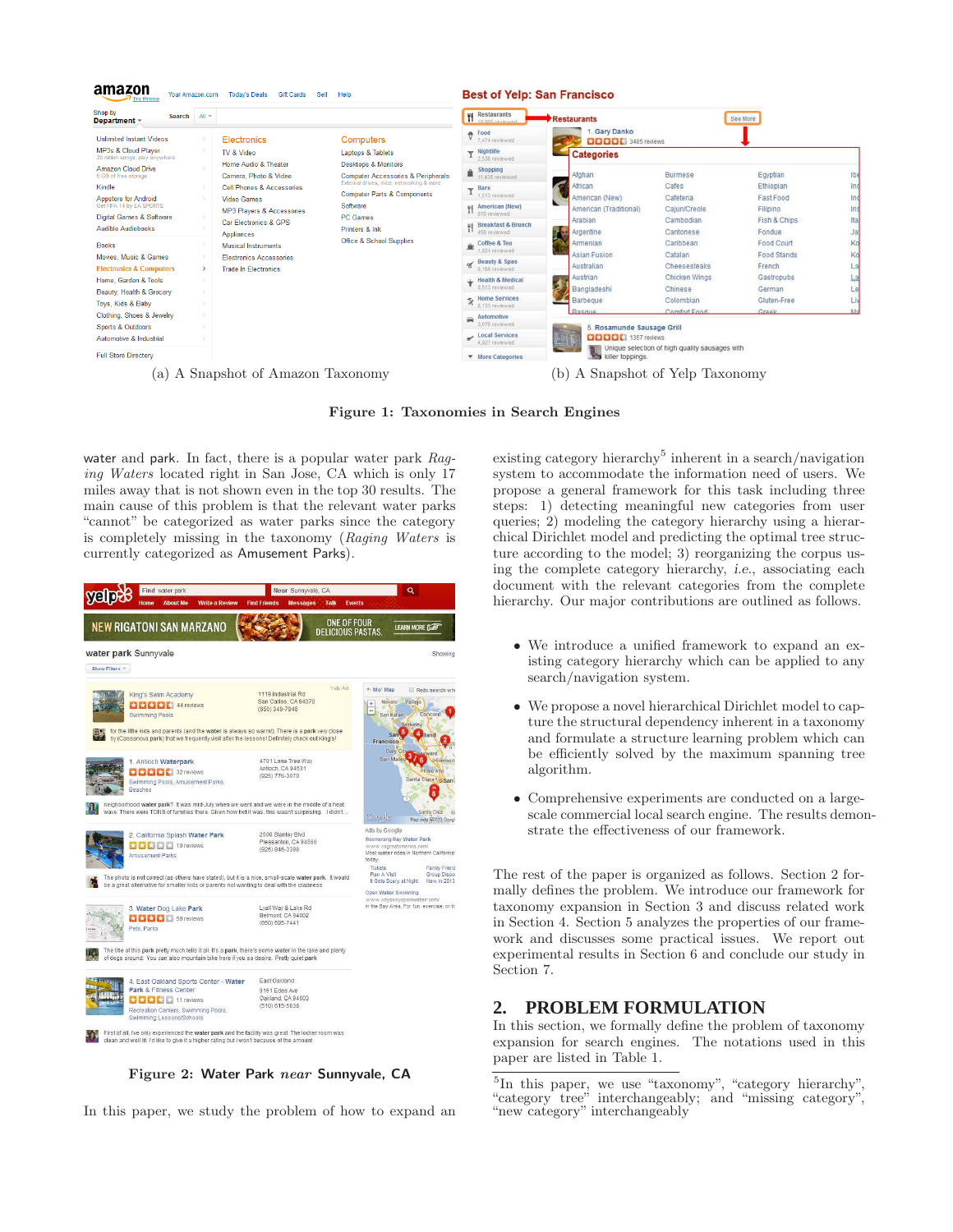Table 1: Notations Used in this Paper

| Symbol           | Description                                    |  |  |
|------------------|------------------------------------------------|--|--|
|                  | category set                                   |  |  |
| root             | the pseudo root node in the taxonomy           |  |  |
| V                | vocabulary                                     |  |  |
| $\mathcal{D}$    | online corpus                                  |  |  |
| H                | taxonomy of an online corpus                   |  |  |
| $\boldsymbol{d}$ | item page                                      |  |  |
| t.               | bag-of-words representation of an item page    |  |  |
| $\mathbf c$      | relevant categories for an item page $d$       |  |  |
| $\overline{c}$   | a category                                     |  |  |
| q                | a query                                        |  |  |
| $\mathbf{R}_q$   | clicked collection for query $q$               |  |  |
|                  | the multinomial representation of category $c$ |  |  |

DEFINITION 1 (CATEGORY SET). A Category set C is the set of categories in the online search/navigation system.

An existing category set  $\mathbb{C}^u$  contains the current set of categories which are actively used where some categories might be missing.  $\mathbb{C}^m$  contains the set of categories that are currently missing and unknown. A complete category set  $\mathbf{C}^c = \mathbf{C}^u \bigcup \mathbf{C}^m$  denotes the complete set of categories which we want to recover.

In our problem setting,  $\mathbb{C}^u$  is given by human experts while  $\mathbf{C}^c$  is the one we should identify (Section 3.1).

DEFINITION 2 (ITEM PAGE). An item page  $d = (\mathbf{t}, \mathbf{c})$ is a webpage which contains a bag-of-words description t of a product or a business, etc. and a set of relevant categories c to this page.

With different category sets, the representation of an item page has two versions:

 $\overline{d^u} = (\mathbf{t}, \mathbf{c}^u)$ , where  $\mathbf{c}^u$  is the set of relevant categories tagged to the item page by either business owners or content providers.  $d^c = (\mathbf{t}, \mathbf{c}^c)$ , where  $\mathbf{c}^c$  is the set of categories we will tag to the item page with the complete taxonomy that will be constructed. Specifically,  $d^c \textbf{.} \textbf{c}^c$  is initially unknown. We will augment  $d^u \cdot \mathbf{c}^u$  to  $d^c \cdot \mathbf{c}^c$  (accordingly,  $d^u$  to  $d^c$ ) by our model ( Section 3.3).

DEFINITION 3 (Online Corpus). An online corpus  $D = (D, C, H)$  contains a set of indexed item pages  $D =$  ${d_1, d_2, \ldots}$ , a category set **C** associated with the corpus, and a category hierarchy  $\mathbf{H} = \{ \langle c, parent(c) \rangle | c \in \mathbf{C} \setminus root^6 \}.$  The hierarchy **H** consists of a set of child-parent relations.

Similarly as before, we have  $\mathcal{D}^u = (\mathbf{D}^u, \mathbf{C}^u, \mathbf{H}^u)$  and  $\mathcal{D}^c =$  $(D<sup>c</sup>, C<sup>c</sup>, H<sup>c</sup>)$  defined on the existing hierarchy and the to-beconstructed complete hierarchy, respectively. They key aspect in our framework lies in how to expand  $\mathbf{H}^u$  to  $\mathbf{H}^c$  (Section 3.2).

DEFINITION 4 (CLICKED COLLECTION). Given a query q, the item pages that have been clicked form a clicked col-

 $^6\rm{we}$  add a pseudo root node to the category set for a neat tree notation.

lection  $\mathbf{R}_q = \{d | d \text{ is clicked for the query } q, d \in \mathbf{D} \}$  for this query.

Note that the clicked collection is defined in an aggregate manner. A query  $q$  could be issued multiple times to a search engine. As long as a page has ever been clicked for  $q$ , it is added to  $\mathbf{R}_q$ .

We are now able to formulate our taxonomy expansion problem as follows.

PROBLEM 1 (TAXONOMY EXPANSION). Given an online corpus  $\mathcal{D}^u$  with the existing taxonomy, expand the category set  $\mathbf{C}^u$  to a complete set  $\mathbf{C}^c$ , the hierarchy  $\mathbf{H}^u$  to a complete hierarchy  $\mathbf{H}^c$ , and augment each item page  $d^u \in \mathbf{D}^u$ to d<sup>c</sup> which forms  $\mathbf{D}^c$ , to obtain the updated corpus  $\mathcal{D}^c$  =  $(\mathbf{D}^c, \mathbf{C}^c, \mathbf{H}^c).$ 

# **3. A GENERAL FRAMEWORK FOR TAX-ONOMY EXPANSION**

Our objective is to construct a complete taxonomy for an online corpus and associate each document in the corpus with the relevant categories from this complete taxonomy. As indicated in our problem definition, the taxonomy expansion problem can be divided into three sub-problems: missing category discovery; hierarchy reconstruction; and item page re-tagging. Fig.3 shows the overall framework.



Figure 3: An Overview of the Taxonomy Expansion Framework

# **3.1 A Classifier for Missing Category Discovery**

Discovering categories that are missing from the current corpus is the first step of our taxonomy expansion framework. The goal is to identify a set  $\mathbb{C}^m$  of missing categories to have  $\mathbf{C}^c = \mathbf{C}^u \cup \mathbf{C}^m$ . Since our taxonomy is for a search engine, categories in the taxonomy should be aligned with what users are searching for. Thus, we let  $\mathbb{C}^m$  be a subset of user queries Q for the search engine. The problem can be cast as a binary text classification problem where we classify user queries into two classes: unique names and category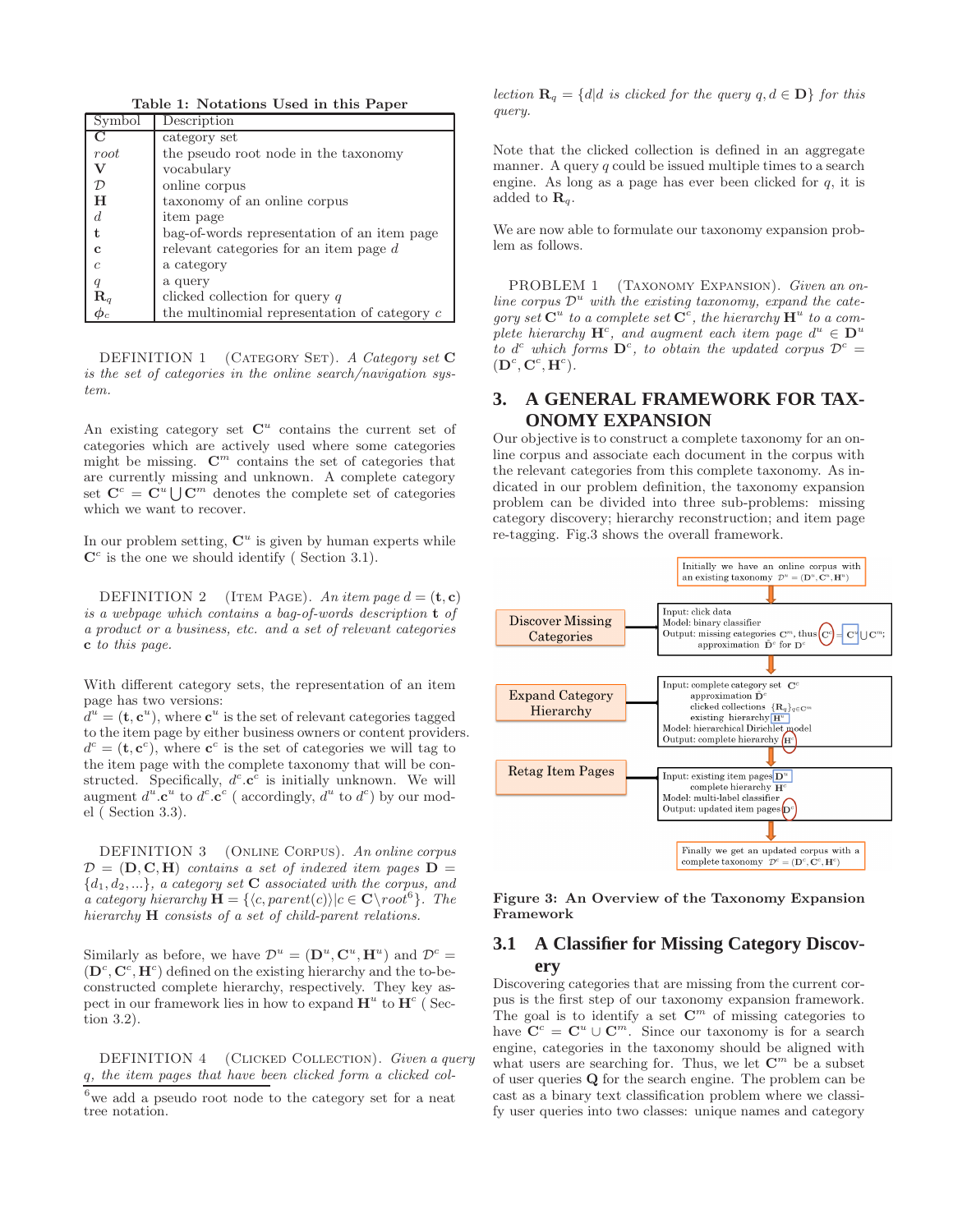names. For example, in the local search domain, a famous restaurant name such as "The French Laundry" is classified as a unique name while a type of cuisine such as "Chinese Restaurants" is classified as a category name. After we build a classifier g, we have  $\mathbf{C}^m = \{q \mid g(q) = 1, q \in \mathbf{Q}\}\setminus \mathbf{C}^u$ .

Obtaining an enough amount of labeled data to train a highquality classifier is very costly. Thus, we propose a semisupervised learning method which uses the combination of labeled data and search click log data. We leverage user click data to augment labeled training data. A key observation is that

#### users tend to click more documents for category names (as query) than unique names per search session.

For example, given a category name query "Chinese Restaurants", the search results page often shows many relevant Chinese restaurants. Hence, users explore the search results page by clicking some of the results until their information needs are satisfied. On the other hand, given a unique name query, there are only a few perfectly relevant results (such as the official Website for the entity in the query) in the page and users end up clicking only those few links. Based on this observation, we create pseudo-labeled data where a label is assigned to a query based on the average clicks (AC) per query session: a category name if the AC of the query is larger than a threshold  $\alpha$ , a unique name if the AC of the query is less than another threshold  $\beta$ .

Our training data is  $\mathbf{T} = \{(\mathbf{x}_1, y_1), \dots, (\mathbf{x}_M, y_M)\}\$  where  $x_i$  is a feature vector (including unigrams, bigrams and the average click counts) of a query i and  $y_i$  is a label (1 for a category name and 0 for a unique name). T is the union of labeled data  $T_{label}$  and pseudo-labeled data  $T_{pseudo}$  where  $y_i$  in  $\mathbf{T}_{label}$  is provided by human experts and  $y_i$  in  $\mathbf{T}_{pseudo}$  is decided by the average clicks per query session (1 if  $AC>\alpha$ , 0 if  $AC < \beta$ ).

Many machine learning algorithms can be applied to our training data T to generate a classifier. We use Linear Support Vector Machine (SVM) due to its high accuracy and speed.

With the discovered missing categories, we construct  $\tilde{\mathbf{D}}^c$ to approximate  $\mathbf{D}^c$ .  $\tilde{\mathbf{D}}^c$  is generated as follows. Recall that the missing categories come from user queries. For each missing category c, we concatenate it to the category set  $d^u \cdot \mathbf{c}^u$  for all  $d^u \in \mathbf{R}_c$  (the clicked collection for q). Therefore each  $d^u$  is augmented with the queries (categories) it is clicked for. And the augmented  $d^u$ 's form an approximation  $\tilde{\mathbf{D}}^c$  for  $\mathbf{D}^c$ . For example, consider a page  $\overline{d^u} = (\mathbf{t}, \{ \mathsf{Amusement \; Parks} \}) \in \mathbf{D}^u$  for  $\overline{Raging \; Waters. \; Supp}$ pose that  $d^u$  has been clicked for queries Water Parks and Waterslides and both these two queries are in  $\mathbf{C}^m$ . Then, an item page  $\tilde{d}^c$  in  $\tilde{\mathbf{D}}^c$  corresponding to  $d^u$  is

(t, {Amusement Parks, Water Parks, Waterslides}).

# **3.2 A Hierarchical Dirichlet Model for Taxonomy Expansion**

The goal of this step is to arrange the updated category set to a new hierarchy while preserving the existing category structure. So far we have obtained the complete category set  $\mathbf{C}^c$ , a noisy item page collection  $\tilde{\mathbf{D}}^c$  tagged with the complete category set, and the existing category hierarchy  $\mathbf{H}^u$ . We construct the hierarchy from  $\tilde{\mathbf{D}}^c$  and  $\mathbf{C}^c$ , with  $\mathbf{H}^u$ 

as the constraint.

We propose a hierarchical Dirichlet model to capture the generating process of a taxonomy based on the content of the item pages and search click log data from users. We formulate the problem of finding the optimal tree as a structure learning problem elegantly solved by the Maximum Spanning Tree (MST) algorithm for directed graphs. We preserve the existing hierarchy by restricting the set of parent candidates for each category. This not only fully respects the experts' knowledge but also effectively prunes the search space and greatly reduces the prediction cost.

#### *3.2.1 Modeling the Taxonomy*

In a category tree, each node represents a category. We consider each node as a random variable and the category tree as a Bayesian network. Then the joint probability distribution of the nodes N depending on a particular tree structure  $H$  with model parameters  $\Theta$  (note that we have not yet specified our model so we use  $\Theta$  to represent all the model parameters for now) is

$$
\mathbf{P}(\mathbf{N}|\mathbf{H},\Theta)=\mathbf{P}(\textit{root})\prod_{n\in\mathbf{N}\backslash\textit{root}}\mathbf{P}(n| \textit{parent}_{\mathbf{H}}(n),\Theta)
$$

where  $parent_{\mathbf{H}}(n)$  is the parent node of n in **H**. This is actually the likelihood of the tree structure H given model parameters Θ. Maximizing the likelihood with respect to the tree structure H gives the optimal tree:

$$
\mathbf{H}^* = \arg\max_{\mathbf{H}} \mathbf{P}(\mathbf{N}|\mathbf{H}, \Theta)
$$

We illustrate the structure learning problem in Example 1.



Figure 4: Two Examples of Possible Tree Structures

EXAMPLE 1 (LEARNING THE OPTIMAL STRUCTURE). As shown in Fig. 4, suppose we have 7 category nodes  $\{a, b, ..., f\}$ . The likelihood of the two possible tree structures are

$$
\mathbf{P}(a, ..., f | \mathbf{H}_1, \Theta) = \mathbf{P}(a)\mathbf{P}(b|a)\mathbf{P}(c|a)\mathbf{P}(d|a)\mathbf{P}(e|c)\mathbf{P}(f|c)\mathbf{P}(g|c)
$$

and

$$
\mathbf{P}(a,...,f|\mathbf{H}_2,\Theta) = \mathbf{P}(a)\mathbf{P}(b|a)\mathbf{P}(c|a)\mathbf{P}(d|a)\mathbf{P}(f|c)\mathbf{P}(g|c)\mathbf{P}(e|f)
$$

respectively<sup>7</sup>. The **H** in  ${H_1, H_2,...}$  which gives the maximum likelihood will be output as the optimal  $\mathbf{H}^*$ .

<sup>&</sup>lt;sup>7</sup>All the conditional probabilities should contain  $\Theta$  as the condition as well, i.e.., each term should be  $\mathbf{P}(n|parent_{\mathbf{H}}(n), \Theta)$  rather than  $\mathbf{P}(n|parent_{\mathbf{H}}(n))$ . Here we omit it for brevity. In the rest of paper we omit it in the same manner as long as there is no ambiguity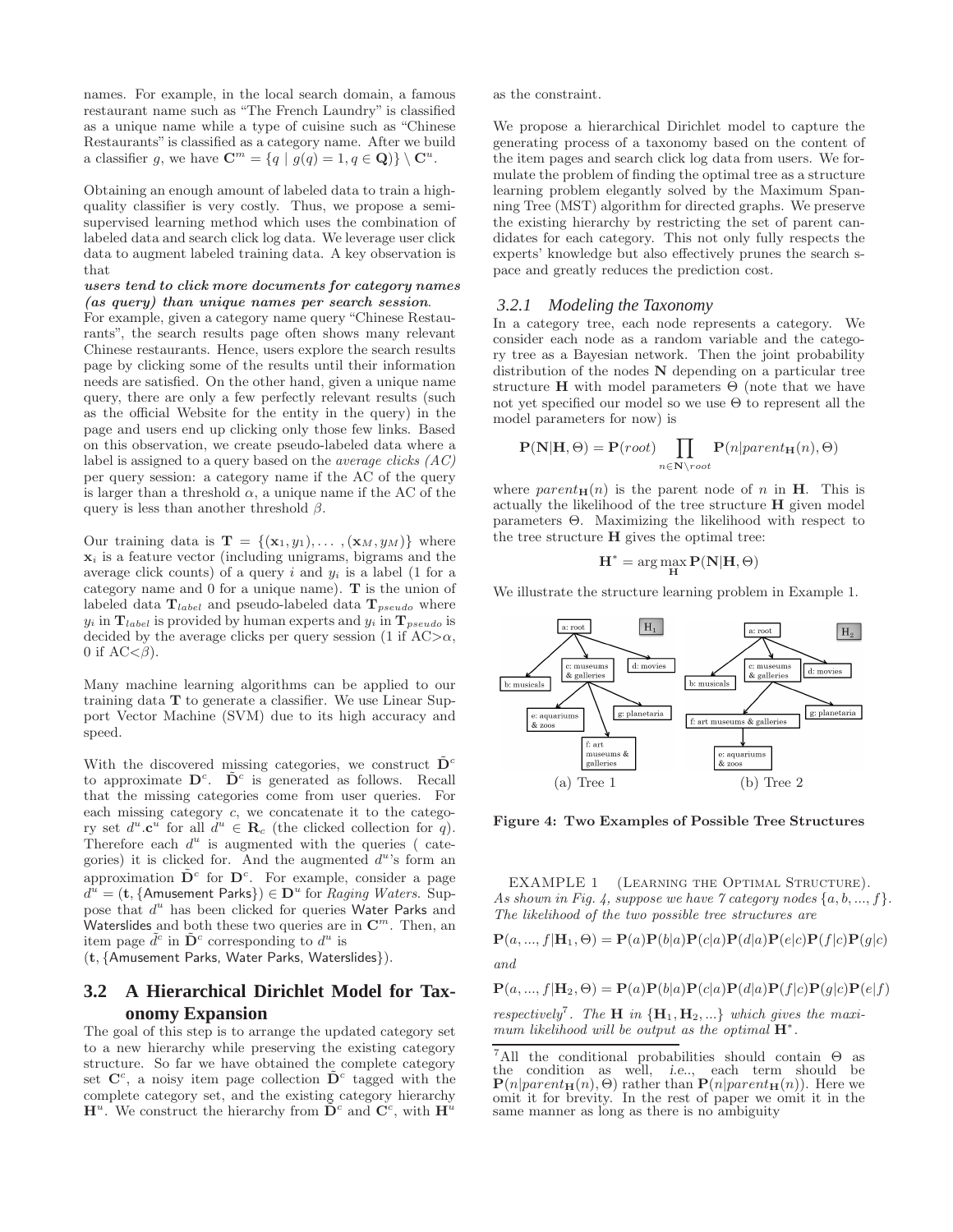#### *3.2.2 Category Representation*

The problem now reduces to how to represent each category and the conditional probability of a category node given its parent. We consider the following two factors when we design our model.

First, recall the definition of an item page in Section 2. Each item page has been tagged with its relevant categories by either business owners or content providers. This valuable information should be carefully utilized as supervision. Second, a taxonomy in a search engine provides an organization of categories which should correctly represents human cognition. Therefore our taxonomy still adopts the widely used  $is-a$  relationship<sup>[4]</sup> although we do not impose this relationship strictly for every pair of child and parent. This requires our model to enforce certain similarity between a child and a parent. With these intuitions in mind, we use the multinomial distribution to model each category and the Dirichlet distribution to model the conditional probability of a child category given its parent.

With an online corpus  $D$ , we denote the collection of item pages belonging to a category c by  $D_c$ .  $D_c = \{d|c \in$  $d.c, d \in \mathcal{D}.\mathbf{D}$ . We fit a uni-gram language model to  $\mathbf{D}_c$ to get the random variable (distribution)  $\phi_c = {\phi_{c,t}}_{t \in V}$ s.t.  $\sum_{t \in \mathbf{V}} \phi_{c,t} = 1$  for c, where **V** is the vocabulary for our corpus.  $\phi_c$  is then used to represent the category c.

To capture the *is-a* relationship between c and  $parent(c)$ , we would like to prefer a model where the expectation of the distribution for the child is exactly the distribution for the parent, i.e.,  $\mathbb{E}(\phi_c) = \phi_{parent(c)}$ . This naturally leads to the Dirichlet distribution[12]. The Dirichlet distribution is a distribution over distributions. Specifically, it is defined over a simplex where each point in the simplex represents a multinomial distribution. We define that the conditional probability of a category node c given its parent  $parent(c)$ comes from a Dirichlet distribution:

$$
\phi_c | \phi_{parent(c)} \sim Dir(\phi_{parent(c)}; \alpha)
$$

where  $\alpha$  is the concentration paramenter for the Dirichlet distribution, which determines how "concentrated" the probability mass of a sample is likely to be. We set  $\alpha$  to the same value for every node since we do not have extra knowledge. So our model only has one parameter  $\alpha$ , i.e.,  $\Theta = \alpha$ . Thus we have  $\mathbf{P}(\phi_c|\phi_{parent(c)}, \alpha) = \frac{1}{Z}\prod_{t \in \mathbf{V}} \phi_{c,t}^{\alpha\phi_{parent(c),t}-1}$ where  $Z = \frac{\prod_{t \in \mathbf{V}} \Gamma(\alpha \phi_{parent(c), t})}{\Gamma(\sum_{t \in \mathbf{V}} \Gamma(\alpha \phi_{parent(c), t}))}$  $\frac{\Gamma(\sum_{t \in \mathbf{V}} \Delta \langle \Delta \varphi_{parent}(c), t)}{\Gamma(\sum_{t \in \mathbf{V}}) \alpha \phi_{parent}(c), t}$  is a normalization factor and  $\Gamma(\cdot)$  is the standard Gamma distribution<sup>8</sup>.

By definition, the Dirichlet distribution ensures that  $\mathbb{E}(\phi_c)$  =  $\phi_{parent(c)}$ .

#### *3.2.3 Optimizing the Likelihood*

In this section, we optimize the likelihood  $\mathbf{P}(\mathbf{N}|\mathbf{H},\Theta)$  to get the optimal tree structure under our model assumption.

$$
\mathbf{H}^* = \arg \max_{\mathbf{H}} \mathbf{P}(\mathbf{N}|\mathbf{H}, \Theta)
$$
  
= 
$$
\arg \max_{\mathbf{H}} \prod_{n \in \mathbf{N}} \mathbf{P}(n|parent_{\mathbf{H}}(n), \Theta)
$$
  
= 
$$
\arg \max_{\mathbf{H}} \sum_{n \in \mathbf{N}} \log \mathbf{P}(n|parent_{\mathbf{H}}(n), \Theta)
$$

If we consider the category nodes as the vertices in a graph, and assign a weight  $\log P(n_1|n_2)$  to every edge  $\langle n_1, n_2 \rangle$  with  $n_1 \in \mathbb{N} \setminus root$  and  $n_2 \in \mathbb{N}$ , the optimization problem becomes finding the maximum spanning tree in the directed complete graph with nodes being all the categories. We apply the Chu-Liu/Edmonds' algorithm[6] to solve the problem. Basically it is a greedy algorithm with two steps: selecting best entering edges and breaking cycles. We maintain a set  $M$  of maximum-weight entering edges. Initially  $M$  is empty. The algorithm selects an arbitrary node which does not yet have an entering edge in  $M$ , finds the maximumweight entering edge for this node and adds it to M. Do this until  $M$  contains a cycle. Then we contract the cycle to a pseudo-node and proceed the same way to add maximumweight edges to  $M$ . Once there is no node left, we break the cycles (pseudo-nodes) by removing the minimum-weight edge in each cycle.

#### *3.2.4 Candidate Pruning*

So far we have completed our discussion on how to construct the taxonomy for an online corpus  $D$ , given its category set C and the collection of its indexed item pages D. Let  $\mathbf{D} = \tilde{\mathbf{D}}^c$ ,  $\mathbf{C} = \mathbf{C}^c$ , and run the model, we will get the complete hierarchy  $H<sup>c</sup>$ . Instead of reporting this hierarchy as our final result, we introduce a pruning step before the tree structure search.

Pruning is very important here for two reasons. First, we want to preserve the existing structure exactly as it is. Second, for a complete graph, even the most efficient implementation of Edmond's algorithm runs in  $O(n^2)$  time[8] where n is the number of vertices. It is desired to involve a pruning process to reduce the search space.

To restrict the tree to be an expansion of the existing tree, for each existing category node  $c$ , we only keep the entering edge  $(c, parent_{\mathbf{H}^u}(c))$ . For a new category node, the candidate set of its parents can also be pruned. Since the missing categories come from user queries, we only consider the relevant categories of the clicked pages as possible parents. Formally, the tree structure  $\mathbf{H}^c$  is optimized under the following two constraints:

$$
parent_{\mathbf{H}^c}(c) = parent_{\mathbf{H}^u}(c), \text{if } c \in C^u
$$

$$
parent_{\mathbf{H}^c}(c) \in \{c'|c' \in \bigcup_{d \in \mathbf{R}_c} d.c\}, \text{if } c \in C^m
$$

where  $\mathbf{R}_c$  is the set of pages clicked for query c.

#### **3.3 Item Page Re-tagging**

 $\sqrt{ }$ J  $\mathcal{L}$ 

The last step of our taxonomy expansion framework is to augment the category set  $\mathbf{c}^u$  for each item page  $d^u = (\mathbf{t}, \mathbf{c}^u)$ with relevant new categories to obtain  $\mathbf{c}^c$ . We first identify a set  $\mathbf{c}^r$  of potential new categories for  $d^u$ . Let  $d^r = (\mathbf{t}, \mathbf{c}^r)$ .

<sup>8</sup>Note that the above distribution does not apply to categories which have root as parent. We assign a uniform Dirichlet distribution to  $\mathbf{P}(\hat{\phi_c}|root)$ .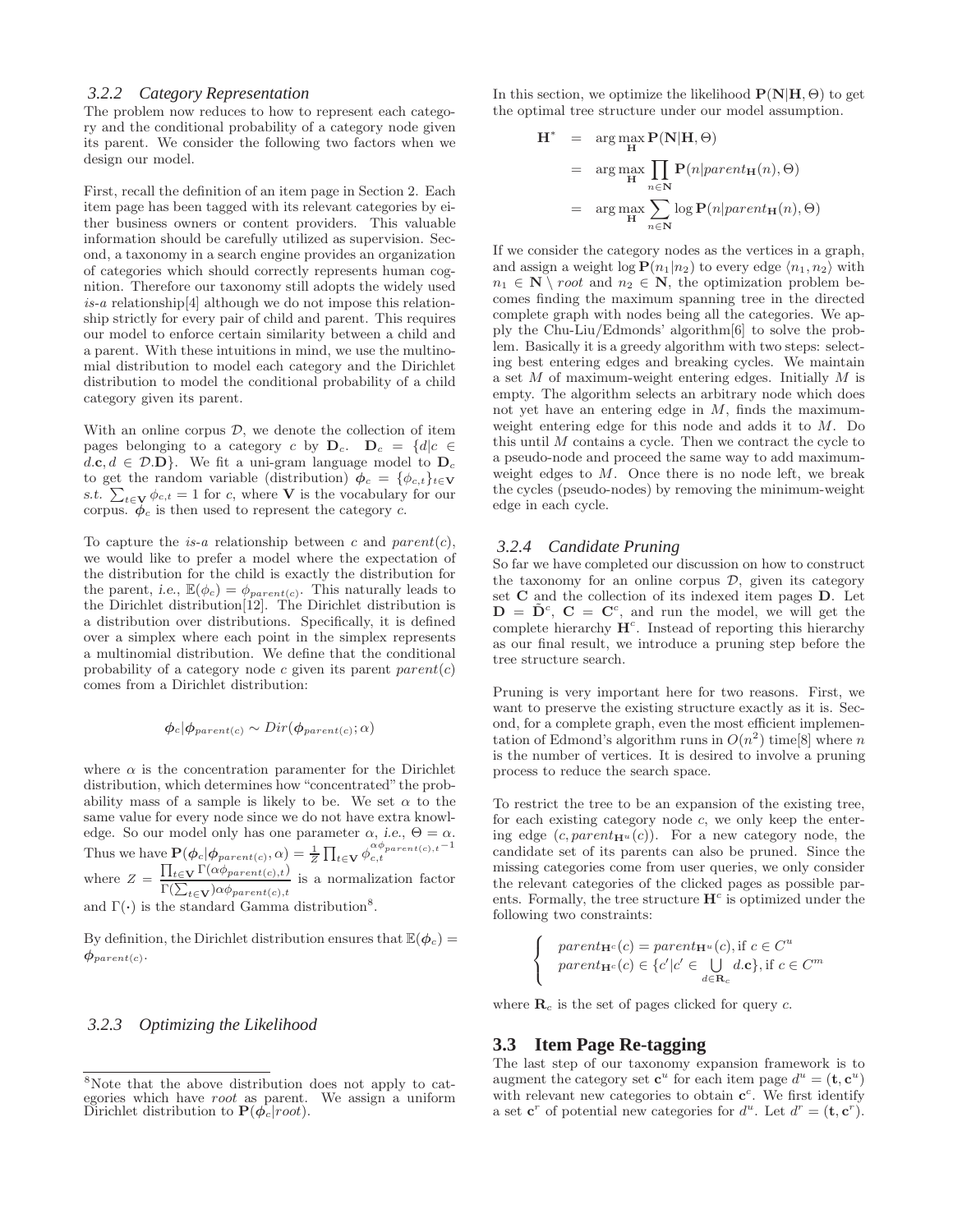Then we apply a multi-label classifier  $h$  to obtain the relevant new category set  $\mathbf{c}^m = h(d^r) \subset \mathbf{c}^r$ . Then we have  $\mathbf{c}^c = \mathbf{c}^u \cup \mathbf{c}^m.$ 

### *3.3.1 Identifying Potential New Categories*

We may use the entire set of new categories  $\mathbb{C}^m$  as the potential categories for every page  $d$  and skip this step. However, this naive approach is inefficient when  $\mathbb{C}^m$  is large. Hence, we propose to generate a compact set of potential new categories by leveraging the category hierarchy  $H<sup>c</sup>$  from the previous step.

Given  $\mathbf{H}^c$ , the set of potential new categories for  $d^u = (\mathbf{t}, \mathbf{c}^u)$ is

$$
\mathbf{c}^r = \mathbf{C}^m \cap \{ \cup_{n \in \mathbf{c}^u} (descendants_{\mathbf{H}^c}(n) \cup siblings_{\mathbf{H}^c}(n)) \}
$$

where  $descendants_{\mathbf{H}}(n)$  is the set of all descendants of a node *n* in the tree structure **H** and  $sibling<sub>H</sub>(n)$  is the set of all siblings of a node  $n$  in the tree structure  $H$ . In other words, we consider all new categories that are either a descendant or a sibling of any category in the given category set  $\mathbf{c}^u$  as potential new categories.

### *3.3.2 Predicting Relevant Categories with A Multilabel Classifier*

Given a set of potential new categories  $\mathbf{c}^r$  for  $d^u$ , we use the multi-label classification method proposed in [11] to obtain relevant new categories. The method is based on a set of highly predictive features including centroid-based similarity features (similarity between the term distribution of a category and the term distribution of a page), click features and features derived from relationships among categories. The method is applied to  $d^r = (\mathbf{t}, \mathbf{c}^r)$  to generate a set of relevant categories  $\mathbf{c}^m = h(d^r)$ , which is a subset of  $\mathbf{c}^r$ . Finally, the category set  $\mathbf{c}^u$  of d is augmented with  $\mathbf{c}^m$ .

To illustrate the above process, consider a page  $d^u = (\mathbf{t},$ {Museums & Galleries, Tourist Attractions}). Suppose that this page is about the Science Museums category and the category Science Museums is missing in  $\mathbf{H}^u$  and is now included in  $H<sup>c</sup>$ . Also, suppose that Science Museums and History Museums are the only new categories under Museums & Galleries and there are no sibling new categories of Museums & Galleries and Tourist Attractions. Then,  $\mathbf{c}^r = \{\textsf{Science Museum}, \}$ History Museums}. Suppose that the multi-label classifier h correctly produces science museums as the output:

> $h\big((\mathbf{t}, \{\mathsf{Science}\ \mathsf{Museum},\ \mathsf{History}\ \mathsf{Museums}\})\big)$  $=$  {Science Museum}.

Then, we have an updated item page  $d = (\mathbf{t}, \{\text{Museums } \& \})$ Galleries, Tourist Attractions, Science Museums}).

### **4. RELATED WORK**

To the best of our knowledge, our overall problem setting is novel and there is no previous work addressing the task of taxonomy expansion for a hierarchically organized corpus in a search/navigation system. Yet our work is closely related to taxonomy induction. Taxonomy induction from text has been an active research field for long. We review the recent literature which are mostly relevant to our work. They are roughly categorized into the following three classes. There

is no hard boundary between these methods and sometimes there could be hybrid approaches.

Hierarchical Topic Modeling There has been a substantial amount of research on adapting topic models to learn concept hierarchies from text. Studies along this line such as hLDA [9], hPAM[17], nonparametric hLDA[2], nonparametric PAM[14], hHDP[26], SSHLDA[16] hLLDA[20] generally fit a generative topic model for a text corpus with the bagof-words assumption. They consider every single word as an observation and infer hierarchically related topics under the model assumption. Each topic is represented by a multinomial word distribution and forms a node in the concept hierarchy. These models are mostly unsupervised and the semantic meaning of each topic must be annotated with human interaction. In addition, the topic models mentioned above involve expensive inference which does not scale up well for large corpus. In contrast, our task requires each node in the hierarchy to capture exactly a pre-defined category and the problem scale is in the order of millions of documents.

Hierarchical Clustering Hierarchical clustering represents a group of data mining methods for data analysis. It is also well explored to do taxonomy induction, when each cluster is considered as a concept node. The general idea is that words occurring in similar contexts are more likely to be grouped to the same cluster. Hierarchical clustering for taxonomy induction takes either a divisive or agglomerative manner. Wang et al. [25] proposed a term co-occurrence network to group terms that highly co-occur with each other to the same topic divisively. Liu et al. [15] adopted the Bayesian Rose Tree[3] to build a concept hierarchy for a given set of keywords agglomeratively. Similar as topic modeling, the specific semantic meaning of each cluster cannot be controlled. Additionally, hierarchical clustering requires the number of clusters for each level a priori, which makes it inapplicable in our task since we cannot assume we know the number of nodes in each level before we know the structure.

Linguistics Based Methods Linguistics based methods are widely used to induce a lexical taxonomy from text. Syntactic structure of a sentence is carefully analyzed by applying NLP techniques such as part-of-speech tagging[23], dependency parsing[19], association rule mining[1], seed pattern (is-a, part-of, sibling-of) extraction etc. to extract domain terms and the relations, based on which a taxonomy is induced [13, 21, 18]. In the taxonomy construction process, a classification model is often involved to predict the parent for each term. The nature of our task distinguishes it from the lexical taxonomy induction for 1) rather than a keyword/phrase, each node in our hierarchy is a category which has a collection of supporting documents to describe it; 2) unlike the lexical terminologies, a child-parent category pair in an search engine has very low chance to explicitly appear in a sentence from a certain text corpus.

Another piece of related work which falls out of the above categories is proposed by Fountain et al. [7]. They apply the hierarchical random graph model<sup>[5]</sup> to infer a taxonomy over 541 nouns. They took a similar philosophy of maximizing likelihood over all the possible tree structures and employ the Markov Chain Monte Carlo Sampling algorithm[10] to get the optimal structure. However, the model applies only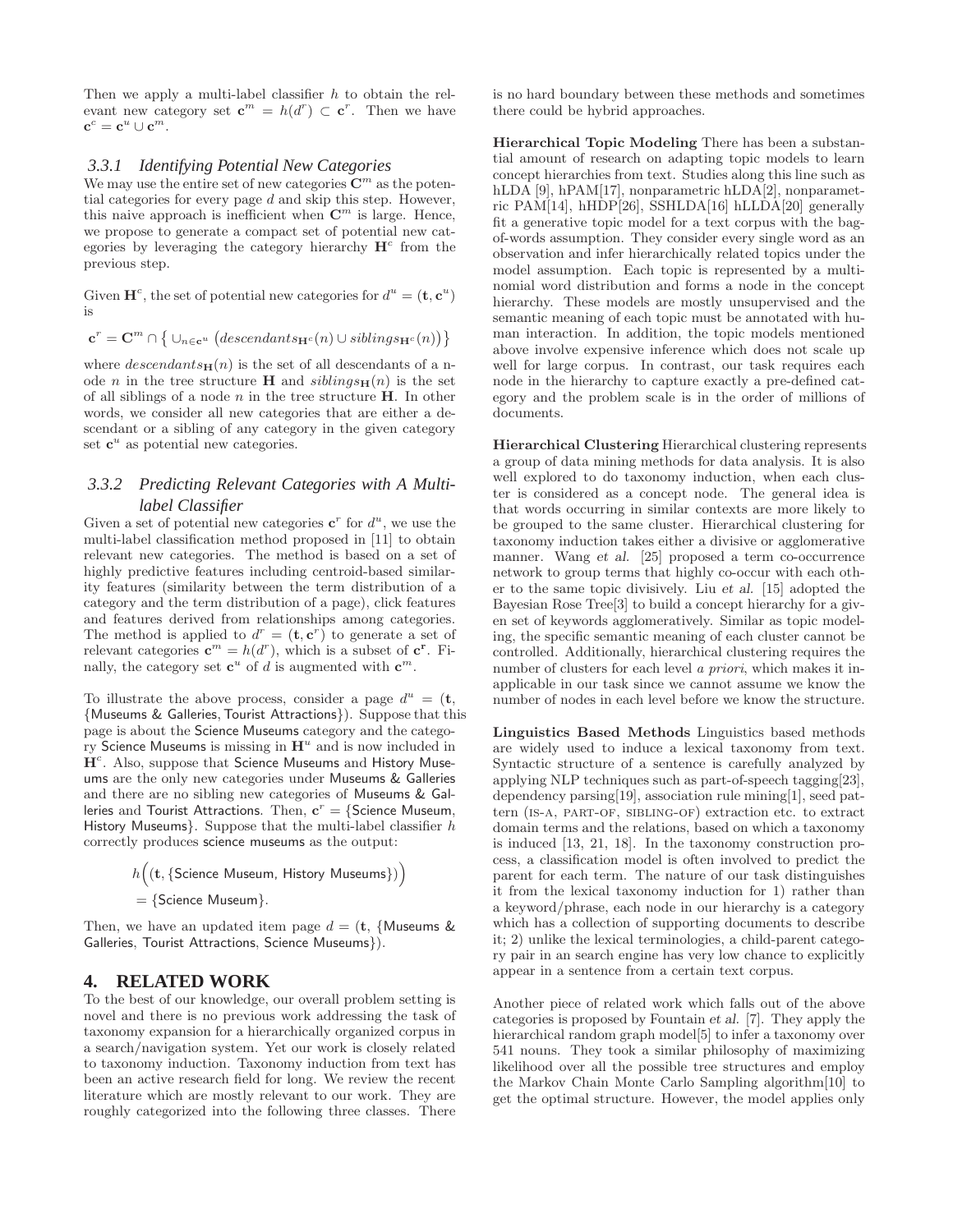to the scenario where the nouns live at the leave nodes. It cannot provide labels for the internal nodes. In addition, the model also suffers from scalability issues.

### **5. DISCUSSIONS**

In this section, we analyze the properties of our model and discuss the implementation issues.

# **5.1 Global v.s. Local Optimum**

Our taxonomy expansion model achieves the global optimum in the sense of maximizing likelihood. It not only incorporates the probabilistic nature of the problem but also gives exact solution. We cast the category tree into a Bayesian network and formulate the problem of finding the optimal tree as a structure learning problem. Under our model assumption on the conditional probabilities, the optimization in the inference stage is solved by Chu-Liu/Edmond's algorithm precisely.

# **5.2 Batch-Incremental v.s. Instance Incremental**

Our framework should be considered as batch-incremental. After we obtain the set of missing categories, we expand the category hierarchy all at once. We allow hierarchies within the missing categories if the likelihood prefers so. This avoids the possible issues caused by insertion order that any instance-incremental methods would have to deal with. For e.g., if we insert Korean BBQ as a child of Restaurants before we insert Korean Restaurants, there will be no chance that Korean BBQ be a child of Korean Restaurants.

# **5.3 Flexibility**

In the above sections, we discussed a scenario that there is a set of missing categories to be added to a corpus with an existing hierarchy which we want to preserve. In fact, our model is not limited to this scenario. It could be used to refine the existing hierarchy as well. Recall that in the candidate pruning step, we enforce each existing category to have only one possible parent candidate. However, if we adopt the new category candidate pruning rule for the existing categories, our model will be able to correct possible mistakes in an existing hierarchy. In fact, the graph representation and candidate pruning make our model extremely flexible to any pre-defined constraints. In general, any constraint that can be decomposed to edges ( which is usually the case) can be easily achieved by candidate pruning.

# **5.4 Smoothing the Category Distribution**

In our taxonomy expansion model, each category  $c$  is represented by a multinomial distribution  $\phi_c$ . The probability  $P(\phi_c|\phi_{parent_{\mathbf{H}}(c)})$  is governed by the Dirichlet distribution, which is defined on the open  $(|V| - 1)$ -dimensional simplex. This requires that  $\phi_c$  does not contain any zero component. However,  $\phi_c$ 's are sparse in most cases due to the huge vocabulary size. This can be fixed by imposing a smoothing step on the  $\phi_c$ 's. We apply Dirichlet prior smoothing [27] with prior  $\mu = 0.01 \sum_{\mathbf{t} \in d, d \in \mathbf{D}} |\mathbf{t}|$ , i.e., 1% of the length of the corpus.

# **6. EXPERIMENTS**

Table 2: Precision and recall of the missing category classifiers. catNaiveBayes is a baseline Naive Bayes model. catSVM is our proposed classifier.

|               | Precision | Recall |
|---------------|-----------|--------|
| catNaiveBayes | 0.82      | 0.79   |
| catSVM        | 0.94      | 0.91   |

Table 3: Examples of category names and unique names classified by our classifier. New category names (that is, category names that do not exist in  $\mathbb{C}^u$ ) are bolded.

| Category Names              | Unique Names            |
|-----------------------------|-------------------------|
| science museums,            | fuki sushi, best buy,   |
| seafood restaurants.        | target, french laundry, |
| batting cages, electronics, | fry's electronics,      |
| szechuan restaurants        | costco                  |

We introduce our data and report our experimental results in this section. First we examine the quality of the discovered missing categories. Then we evaluate our category hierarchy based on annotations from human judges. At the end, we report the statistics of a ranking relevance test which validates that the complete hierarchy boosts ranking performance significantly. We also do a case study to illustrate this effect.

# **6.1 Data**

We use datasets from a commercial local search engine which contains 21, 590, 869 business listings and 1715 existing categories. There are 391, 389 unique terms after filtering out the terms occurring less than 20 times. We collected 6-months click logs for missing category discovery ( Section 3.1), category representation ( Section 3.2.2), candidate pruning ( Section 3.2.4) and the generation of click-based features ( Section 3.3.2).

### **6.2 Missing Category Discovery**

In this section, we evaluate the classifier proposed in Section 3.1. We obtain labeled data  $T_{label}$  from human experts and pseudo-labeled data  $T_{pseudo}$  from search click logs. We have  $|\mathbf{T}_{label}| = 12K$  and  $|\mathbf{T}_{pseudo}| = 50K$ . For the feature vector, we use 79K unigrams/bigrams and the average clicks per query session. We use  $\widetilde{\mathrm{SVM}}^{light}$  as the training algorithm.

The performance of the classifier is evaluated by labeled test data generated by human experts. In the test data, there are 2.6K (category, label) pairs. As a baseline method, we evaluate a Naive Bayes model that was used as a query classifier for the search engine. The Naive Bayes model is also a semisupervised model that uses click feedback data to generate pseudo-labels. However, it was trained with older click logs and only used unigrams as features. It is widely known that SVM usually outperforms Naive Bayes. The purpose of the comparison with Naive Bayes in this experiment is not to qualitatively compare SVM and Naive Bayes but to quantitatively assess the impact of the extra features (bigrams and the click feature).

Table 2 shows the comparison of precision-recall of the two methods. Our proposed method significantly outperforms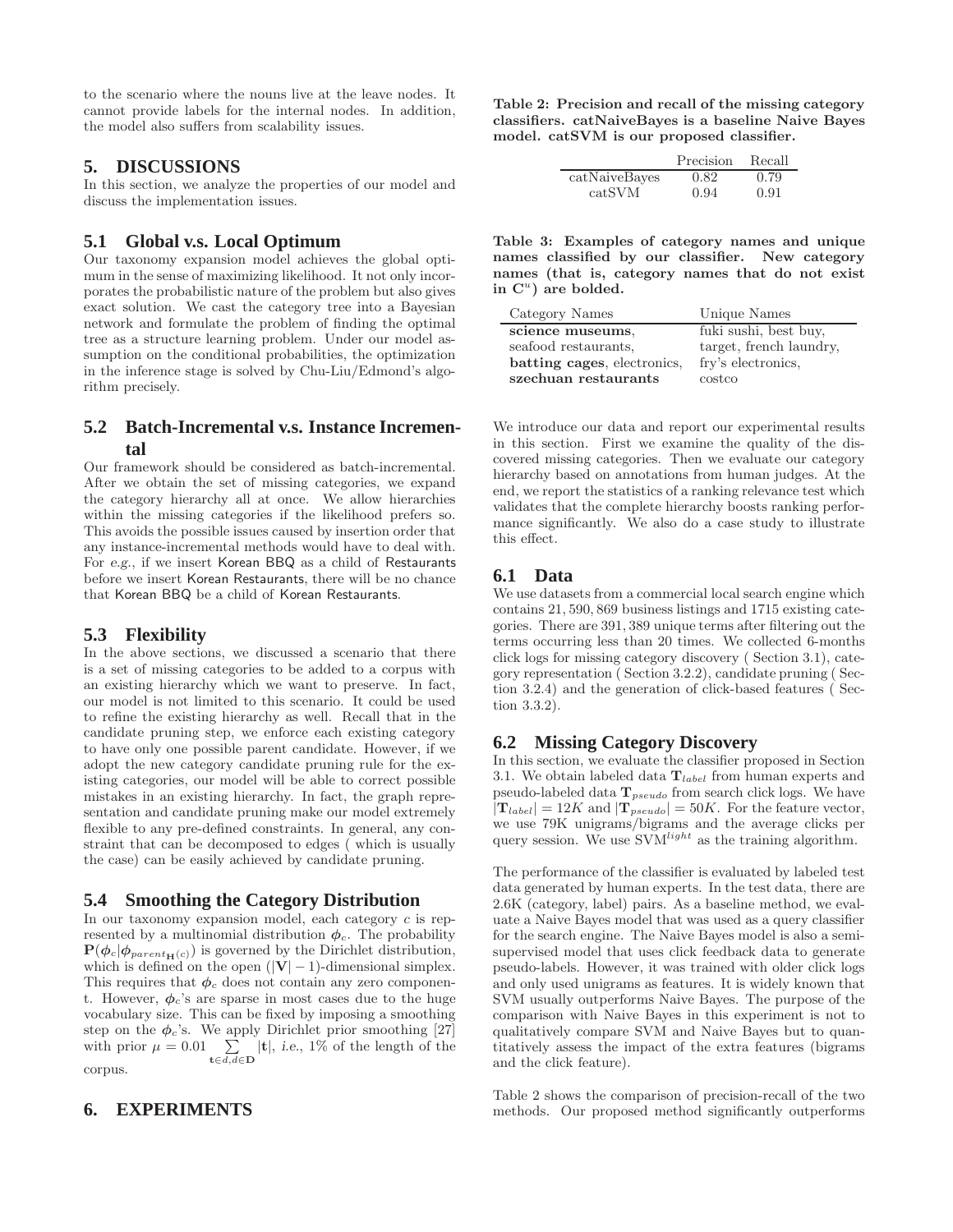the baseline and achieves very high precision and recall. We note that the use of a large amount of user click data for label propagation and the new feature, average clicks per query session are critical to the success of our classifier. Table 3 shows some interesting examples of the new category names discovered by our classifier.

### **6.3 Category Tree Evaluation**

In this section, we evaluate the generated complete category hierarchy  $\mathbf{C}^c$  with both qualitative and quantitative study. The only parameter in our model is the concentration parameter  $\alpha$ . From the experiments we found that our model is highly insensitive to  $\alpha$ . So we fix  $\alpha$  to be 0.1|**V**|, *i.e.*, 10% of the size of the the vocabulary, for all the evaluation.

#### *6.3.1 Methods for Comparison*

As discussed in related work, the taxonomy expansion problem setting that we study is new, there are no directly comparable algorithms. We adapt a classification-based model as a baseline.

classification We first obtain the missing categories using the same classifier as in Section 3.1. For each new category, we extract the candidate parent set using the same candidate pruning method in Section 3.2.4. Then we do multi-class classification for each new category and output its parent. The features we use include text-based features such as cosine similarity between the category distributions and click-based features such as the co-occurrence count of a child category and parent category in pages of  $\tilde{D}^c$ .

We examine three variations of our model.

 $\text{DIR}_{\text{tf}}$  The category distribution takes the term distribution  $\phi_c$  directly. This is the basic version of our model.

 $\text{DIR}_{\text{tfidf}}$  The category distribution takes the term distribution weighted by the inverse document frequency (idf). In this version, each term has a tfidf score. The category distribution is a multinomial distribution from normalizing the tfidf scores.

DIR<sub>sub</sub>The category distribution takes the term distribution weighted by the sub-collection inverse document frequency (idf). By sub-collection we mean the union of the pages belonging to each category in the candidate parent set. Formally, the sub-collection used for a new category  $c$  is  $\bigcup$  $c' \in candidate(c)$  ${d | d \in \mathbf{D}_{c'}},$  where candidate(c) is the

candidate parent set for c and  $\mathbf{D}_{c'}$  is the set of pages belonging to category c'. For example, suppose we have a new category named Oyster Bar. The candidate parent set could be like {Food & Dining, Restaurants, Seafood Restaurants, Caribbean Restaurants}. Apparently the best parent is Seafood Restaurant since the first two are too broad and the last one is not quite relevant. However, these four categories could all achieve high probabilities of generating Oyster Bar due to the common term "restaurant", which has very high weight in the term distribution. If we use the subcollection ( the collection of pages belonging to the four candidate categories) idf to penalize these high-frequency but low-distinguish-power terms, the category Seafood Restaurant would stand out with the seafood related terms.

#### *6.3.2 Qualitative Study*

We show a snapshot of the Entertainment & Arts sub-tree of the complete category hierarchy in Fig. 6.3.2. The missing categories are parenthesized for distinction from the existing categories. Apparently the complete hierarchy makes more sense. We see a lot of meaningful new categories. For example, it would not be a good experience once you want to enjoy the movie "Spider-Man" in IMAX but get results about which all you can tell is they are movie theaters. You can also imagine how a contemporary artist would get really upset when he is looking for museums of contemporary art but gets overwhelmed by those museums with only antiques.

### *6.3.3 Quantitative Study*

To evaluate our model quantitatively, we obtain judgements from human editors which contain 557 missing categories. With varying threshold for the classification scores ( for the baseline) and the conditional probabilities  $P(c|parent_{H^c}(c))$  (for  $DIR<sub>tf</sub>, DIR<sub>tfidf</sub>, DIR<sub>sub</sub>$ , we obtain the precision-recall curve shown in Fig. 6. Here we define precision as the proportion of correct predictions:  $p = \frac{\text{\#missing categories with correct predicted parents}}{\text{\#categories evaluated}}$ #categories evaluated and recall as the proportion of missing categories retrieved:  $r = \frac{\text{\#missing categories retrieved}}{\text{\#missing categories}}.$ 



Figure 6: Precision-Recall Curve for Category Tree Evaluation. All the three variations of our model outperform the baseline significantly.

All the three variations of our model significantly outperform the classification-based model. This is because of the intuitive assumption underlying our model which better describes the dependency between a child category and its parent: the expected distribution of a category should be the distribution of its parent. Therefore, unlike the symmetric textual similarity features, our model considers the direction of the relation between two nodes explicitly. At the same time, it models the aggregate behavior of the distributions of all the children for a category.

We observe that  $DIR<sub>tfidf</sub>$  performs slightly better when the recall is below 0.1 while  $\text{DIR}_{sub}$  generally performs better for higher recall. In our experiment setting, a lower recall corresponds to a higher classification score/conditional probability, which indicates a well alignment between the category distributions of a child and a parent. In this case, since all the terms are well aligned, the high-frequency but lowdistinguish-power terms have little effect on the prediction. Penalizing these terms might introduce noise and worsen the performance. As the the classification score/conditional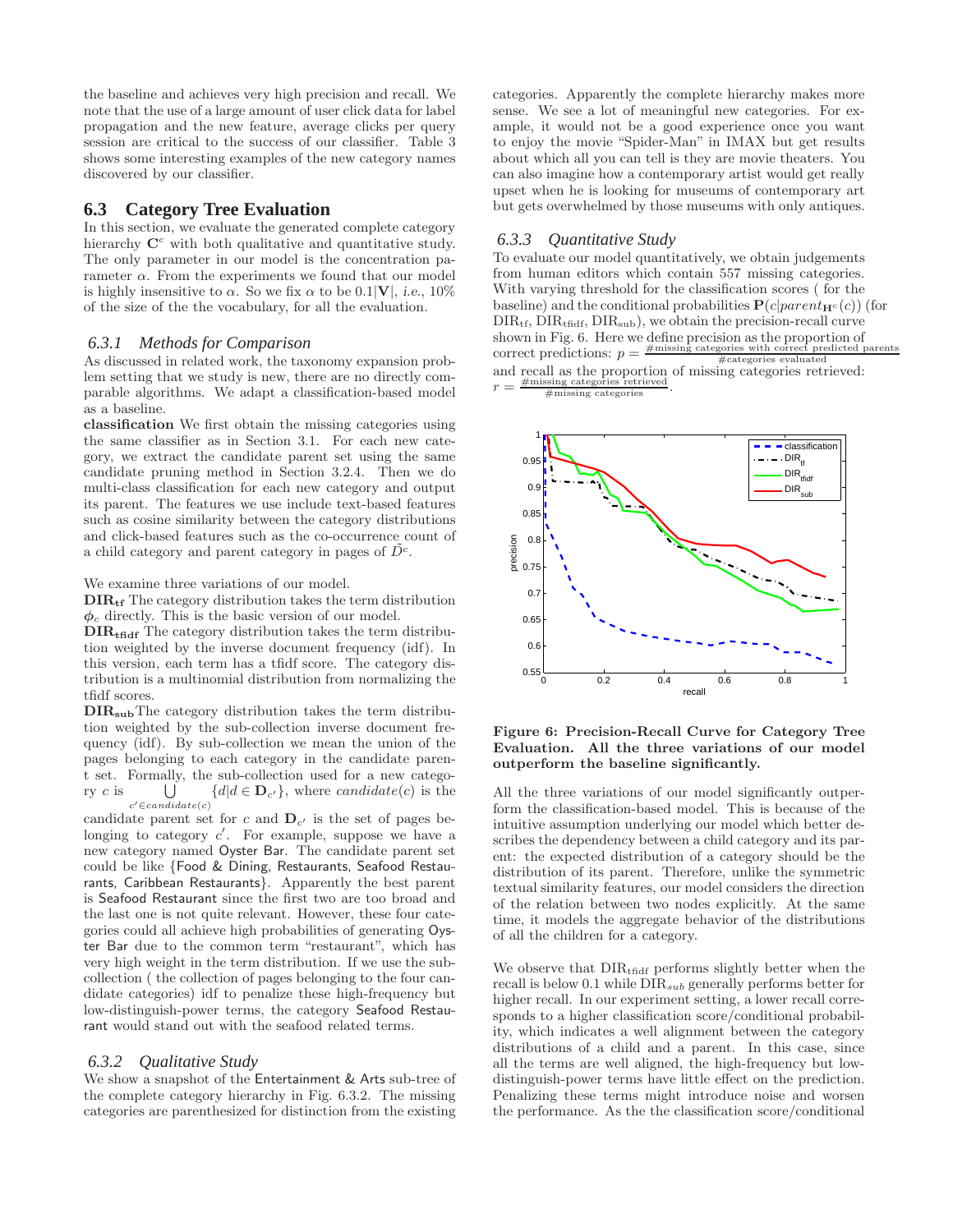

Figure 5: A Snapshot of the Complete Category Hierarchy

probability decreases, these terms would make bigger impact. Then the sub-collection idf weighting would be effective while whole-corpus idf weighting becomes insufficient. This also explains why there is no significant difference between  $DIR<sub>tf</sub>$  and  $DIR<sub>tfidf</sub>$ .

#### **6.4 Impact on Search Ranking Relevance**

Finally, we evaluate the impact of our taxonomy expansion framework on search ranking relevance. A ranking function r takes a ranking feature vector  $\mathbf{X}_{q,d}$  for a (query q, document d) pair as input and outputs a score. After we obtain  $\mathcal{D}^c$  by the item page re-tagging step, we do not re-train a new ranking function. Instead, the difference between  $\mathcal{D}^u$ and  $\mathcal{D}^c$  is reflected in the feature vector  $\mathbf{X}_{q,d}$ . For example, CategoryMatch $(q, d)$  is an important ranking feature that represents how well the query  $q$  matches the category set  $c$ of d. We have CategoryMatch(Water Parks,(t, {Amusement  $\text{Parks}$ )) = 0 and CategoryMatch(Water Parks, (t, {Amusement Parks, Water Parks $)$ ) = 1 (1 if the query matches at least one of the categories perfectly and 0 otherwise). Each of  $\mathcal{D}^u$  and  $\mathcal{D}^c$  may generate a different value of this feature for the same item page. Thus, ranking results may differ. We are comparing two search ranking results based on the two search indices generated from  $\mathcal{D}^u$  and  $\mathcal{D}^c$  respectively.

We randomly sample 100 categories from  $\mathbb{C}^m$ . We use the category names as queries and generate search ranking results from the two search indices as described above. Let

Table 4: Ranking improvements measured by precision@k

|         | p(0)    | p@2  | p@3  | p@4               | p@5  |
|---------|---------|------|------|-------------------|------|
| oldRank | 0.79    | 0.77 | 0.75 | 0.73              | 0.72 |
| newRank | 0.87    | 0.83 | 0.81 | 0.78              | 0.78 |
| gain    | $9.0\%$ |      |      | 8.7\% 8.2\% 7.4\% | 8.0% |

 $oldRank$  and  $newRank$  denote the search ranking results generated from  $\mathcal{D}^u$  and  $\mathcal{D}^c$  respectively. We obtain binary labels (good or bad) for the retrieved results for the sampled queries from human experts. Table 4 shows the comparison of precision@k of  $oldRank$  and  $newRank$ . We have significant ranking improvements in all top 5 positions.

### **6.5 A Case Study of the Query "Water Park"**

Following the previous section on ranking relevance, we do a case study on the query Water Park with location Sunnyvale. Table 5 shows the top 5 retrieved results from  $\mathcal{D}^u$  and  $\mathcal{D}^c$ respectively. Before we incorporate the missing category Water Park, the top results retrieved are natural parks and swim centers. Once we leverage the complete category set, the tops results become much more relevant.

### **7. CONCLUSIONS AND FUTURE WORK**

In this paper, we address the problem of taxonomy expansion for search engines. Starting from an existing online